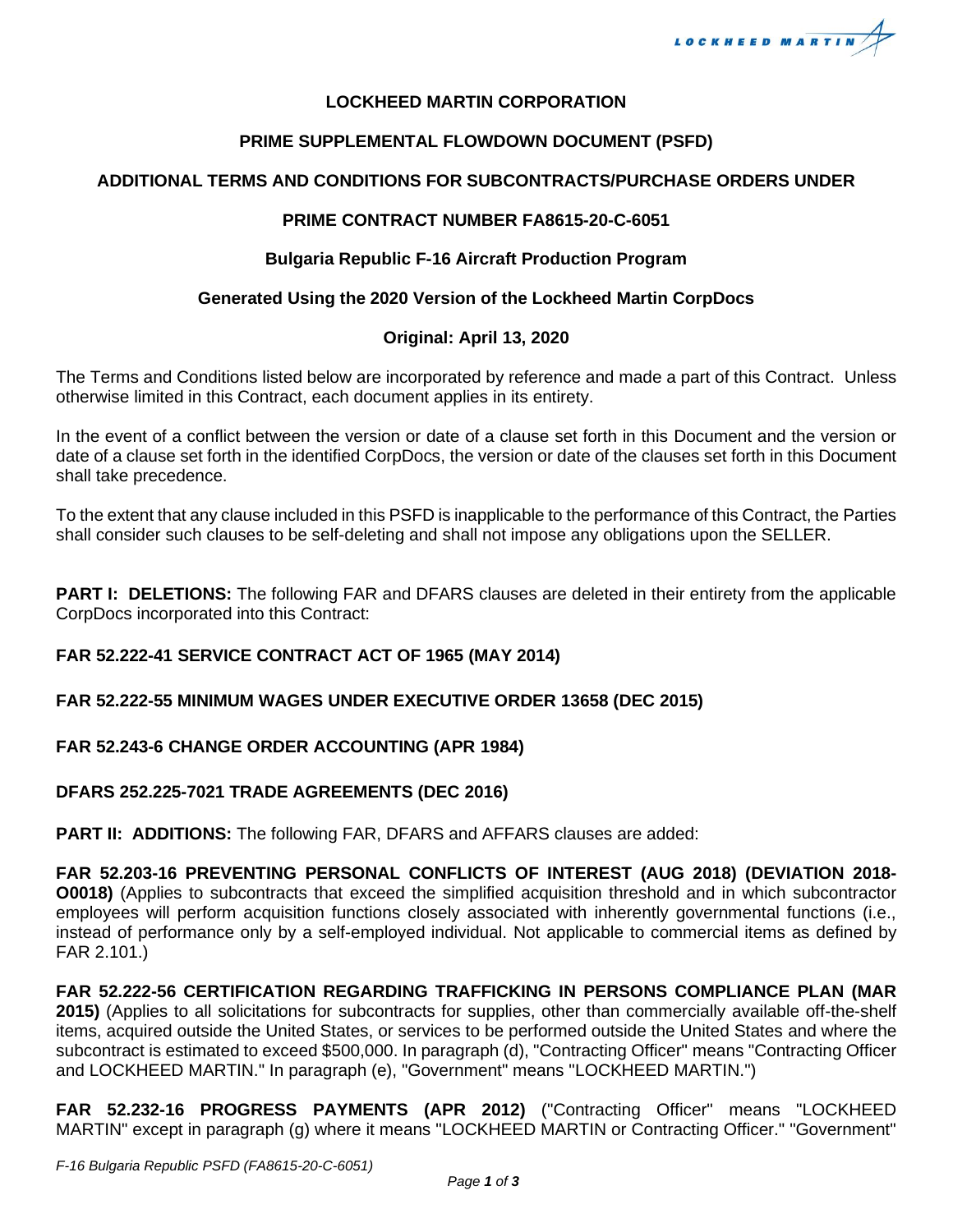

means "LOCKHEED MARTIN" except: (1) in paragraphs (d), (e), and (j)(5) where the term is unchanged, and (2) in paragraphs (g) and (i) where it means "LOCKHEED MARTIN and the Government." Not applicable to commercial items as defined by FAR 2.101.)

**FAR 52.232-17 INTEREST (MAY 2014)** ("Government" means "LOCKHEED MARTIN." Not applicable to commercial items as defined by FAR 2.101.)

**FAR 52.232-39 UNENFORCEABILITY OF UNAUTHORIZED OBLIGATIONS (JUN 2013)** (Applies to subcontracts where software or services will be retransferred to the Government.)

**FAR 52.245-9 USE AND CHARGES (APR 2012)** (Applies to subcontracts involving the use of Government property. Communications with the Government under this clause will be made through LOCKHEED MARTIN.)

**DFARS 252.208-7000 INTENT TO FURNISH PRECIOUS METALS AS GOVERNMENT-FURNISHED MATERIAL (DEC 1991)** (Applies in all solicitations for subcontracts for items containing precious metals.)

**DFARS 252.211-7007 REPORTING OF GOVERNMENT-FURNISHED PROPERTY (AUG 2012)** (Applies if SELLER will be in possession of Government property for the performance of this Contract.)

**DFARS 252.219-7004 SMALL BUSINESS SUBCONTRACTING PLAN (TEST PROGRAM) (MAY 2019)** (Applies if SELLER is a participant in the DoD Test Program for the Negotiation of Comprehensive Small Business Subcontracting Plans.)

**DFARS 252.225-7027 RESTRICTION ON CONTINGENT FEES FOR FOREIGN MILITARY SALES (APR 2003)** (The reference to the clause in paragraph (a) means FAR 52.203-5. The blank in paragraph (b)(1) is completed with "any Government." Subparagraph (b)(2) is deleted.)

**DFARS 252.225-7028 EXCLUSIONARY POLICIES AND PRACTICES OF FOREIGN GOVERNMENTS (APR 2003)** (Not applicable to commercial items as defined by FAR 2.101.)

**DFARS 252.225-7047 EXPORTS BY APPROVED COMMUNITY MEMBERS IN PERFORMANCE OF THE CONTRACT (JUN 2013)** (Applies in solicitations where subcontractors may require exports or transfers of qualifying defense articles in connection with deliveries under the Contract.)

**DFARS 252.228-7001 GROUND AND FLIGHT RISK (JUN 2010)** (In paragraph (a)(1)(i), "this Contract" means "the prime contract." The following is added at the beginning of the clause: "Communications between SELLER and the Government shall be made through LOCKHEED MARTIN." Any equitable adjustment provided for this clause shall be implemented in this Contract to the extent such adjustment is implemented in the prime contract." Subparagraphs (d)(2)(ii), (d)(3)(ii), and the last sentence of subparagraph (j)(2) are deleted. Not applicable to commercial items as defined by FAR 2.101.)

**DFARS 252.234-7004 COST AND SOFTWARE DATA REPORTING SYSTEM (NOV 2014)** (Applies to subcontracts in excess of \$50,000,000. In paragraph (b), "Government" means "LOCKHEED MARTIN." Not applicable to commercial items as defined by FAR 2.101.)

**DFARS 252.243-7002 REQUESTS FOR EQUITABLE ADJUSTMENT (DEC 2012)** (Applies if subcontract exceeds the simplified acquisition threshold. "Government" means "LOCKHEED MARTIN." Not applicable to commercial items as defined by FAR 2.101.)

**DFARS 252.245-7004 REPORTING, REUTILIZATION, AND DISPOSAL (DEC 2017)** (Applies if Government property will be located at supplier's facilities. "Contracting Officer" means "LOCKHEED MARTIN.")

**DFARS 252.246-7001 – ALT II – ALTERNATE II – WARRANTY OF DATA (MAR 2014)** (Alternate II applies to firm fixed price solicitations and contracts. Applies to subcontracts if data will be acquired from the subcontractor.)